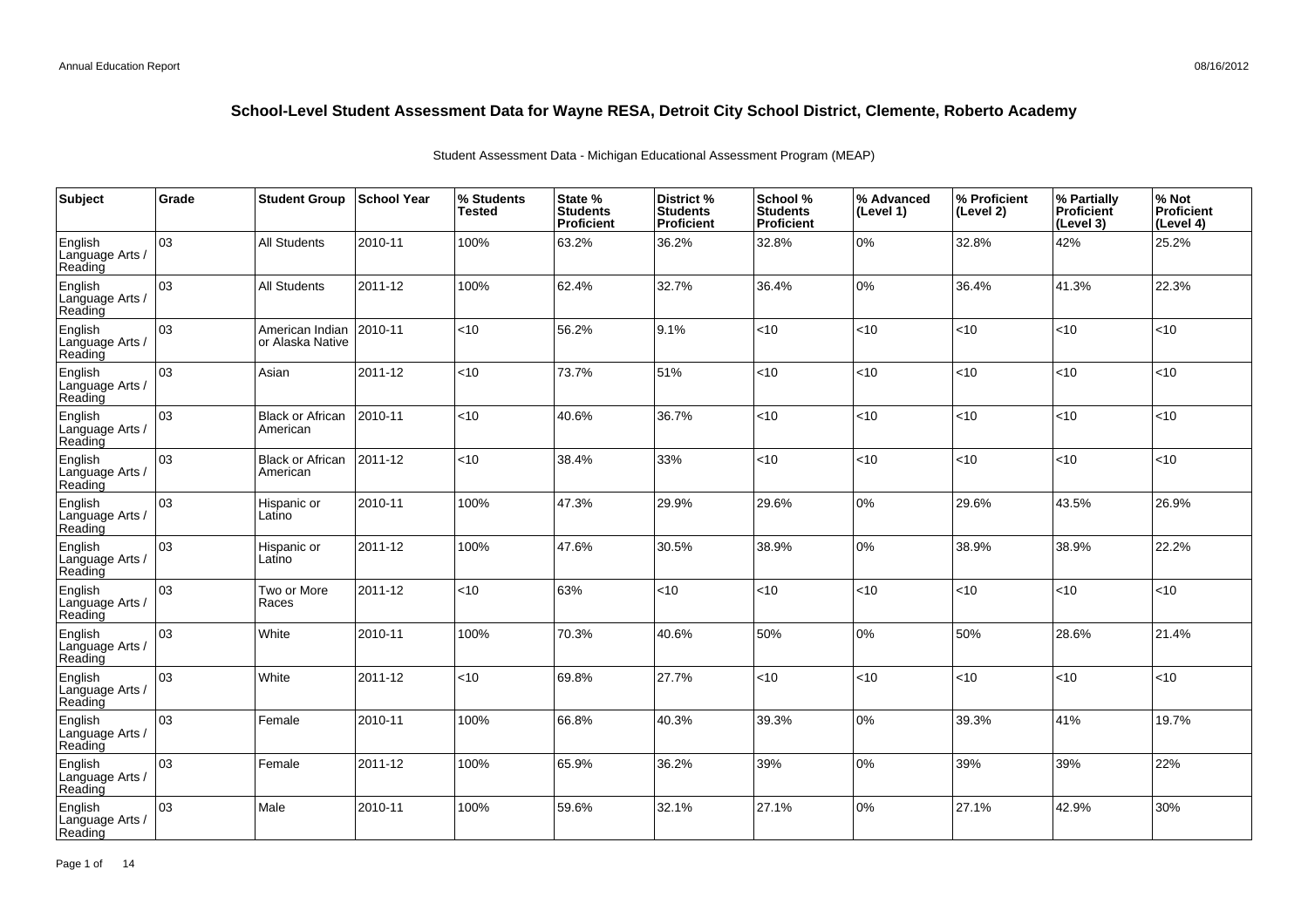| Subject                               | Grade | <b>Student Group</b>                 | <b>School Year</b> | % Students<br><b>Tested</b> | State %<br><b>Students</b><br><b>Proficient</b> | District %<br><b>Students</b><br>Proficient | School %<br><b>Students</b><br><b>Proficient</b> | % Advanced<br>(Level 1) | % Proficient<br>(Level 2) | % Partially<br>Proficient<br>(Level 3) | % Not<br>Proficient<br>(Level 4) |
|---------------------------------------|-------|--------------------------------------|--------------------|-----------------------------|-------------------------------------------------|---------------------------------------------|--------------------------------------------------|-------------------------|---------------------------|----------------------------------------|----------------------------------|
| English<br>Language Arts /<br>Reading | 03    | Male                                 | 2011-12            | 100%                        | 59%                                             | 29.3%                                       | 33.9%                                            | 0%                      | 33.9%                     | 43.5%                                  | 22.6%                            |
| English<br>Language Arts /<br>Reading | 03    | Economically<br>Disadvantaged        | 2010-11            | 100%                        | 50.3%                                           | 35.2%                                       | 32.5%                                            | 0%                      | 32.5%                     | 42.1%                                  | 25.4%                            |
| English<br>Language Arts /<br>Reading | lоз   | Economically<br>Disadvantaged        | 2011-12            | 100%                        | 49.5%                                           | 31.3%                                       | 36.8%                                            | 0%                      | 36.8%                     | 40.2%                                  | 23.1%                            |
| English<br>Language Arts /<br>Reading | 03    | Limited English<br>Proficient        | 2010-11            | 100%                        | 33.3%                                           | 32%                                         | 33.7%                                            | 0%                      | 33.7%                     | 41.3%                                  | 25%                              |
| English<br>Language Arts /<br>Reading | 03    | Limited English<br>Proficient        | 2011-12            | 100%                        | 34.7%                                           | 30%                                         | 37.3%                                            | 0%                      | 37.3%                     | 40.2%                                  | 22.5%                            |
| English<br>Language Arts /<br>Reading | 03    | Students with<br><b>Disabilities</b> | 2010-11            | <10                         | 32.2%                                           | 10.7%                                       | < 10                                             | <10                     | < 10                      | < 10                                   | <10                              |
| English<br>Language Arts /<br>Reading | 03    | Students with<br><b>Disabilities</b> | 2011-12            | <10                         | 34.3%                                           | 18%                                         | < 10                                             | <10                     | $<$ 10                    | < 10                                   | <10                              |
| English<br>Language Arts /<br>Reading | 04    | <b>All Students</b>                  | 2010-11            | 99.2%                       | 63.5%                                           | 35.7%                                       | 42.6%                                            | 0.8%                    | 41.9%                     | 42.6%                                  | 14.7%                            |
| English<br>Language Arts /<br>Reading | 04    | <b>All Students</b>                  | 2011-12            | 100%                        | 67.7%                                           | 37.7%                                       | 50%                                              | 3.9%                    | 46.1%                     | 33.3%                                  | 16.7%                            |
| English<br>Language Arts /<br>Reading | 04    | American Indian<br>or Alaska Native  | 2011-12            | <10                         | 60.2%                                           | 16.7%                                       | <10                                              | < 10                    | < 10                      | < 10                                   | <10                              |
| English<br>Language Arts /<br>Reading | 104   | <b>Black or African</b><br>American  | 2010-11            | <10                         | 40.8%                                           | 35%                                         | <10                                              | < 10                    | < 10                      | <10                                    | <10                              |
| English<br>Language Arts /<br>Reading | 104   | <b>Black or African</b><br>American  | 2011-12            | <10                         | 45.1%                                           | 36.8%                                       | <10                                              | < 10                    | <10                       | <10                                    | <10                              |
| English<br>Language Arts /<br>Reading | 104   | Hispanic or<br>Latino                | 2010-11            | 99.1%                       | 49.8%                                           | 38.2%                                       | 39.6%                                            | 0%                      | 39.6%                     | 44.3%                                  | 16%                              |
| English<br>Language Arts<br>Reading   | 04    | Hispanic or<br>Latino                | 2011-12            | 100%                        | 54.1%                                           | 41.3%                                       | 51.1%                                            | 4.5%                    | 46.6%                     | 34.1%                                  | 14.8%                            |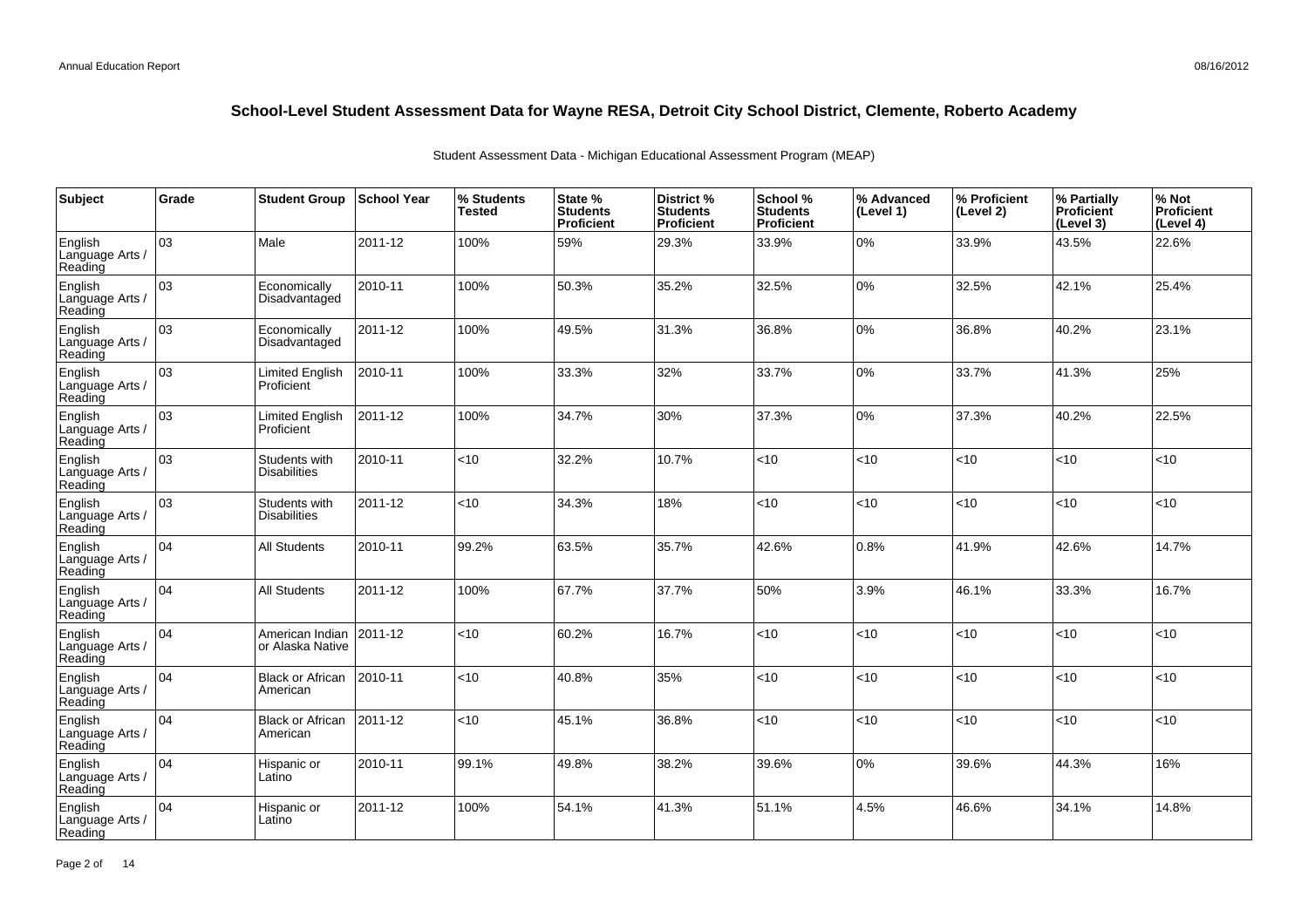| Subject                               | Grade | <b>Student Group</b>                 | <b>School Year</b> | % Students<br><b>Tested</b> | State %<br><b>Students</b><br><b>Proficient</b> | District %<br><b>Students</b><br><b>Proficient</b> | School %<br><b>Students</b><br><b>Proficient</b> | % Advanced<br>(Level 1) | ∣% Proficient<br>(Level 2) | % Partially<br><b>Proficient</b><br>(Level 3) | % Not<br>Proficient<br>(Level 4) |
|---------------------------------------|-------|--------------------------------------|--------------------|-----------------------------|-------------------------------------------------|----------------------------------------------------|--------------------------------------------------|-------------------------|----------------------------|-----------------------------------------------|----------------------------------|
| English<br>Language Arts /<br>Reading | 04    | Two or More<br>Races                 | 2010-11            | <10                         | 62.4%                                           | < 10                                               | <10                                              | < 10                    | < 10                       | < 10                                          | <10                              |
| English<br>Language Arts /<br>Reading | 04    | White                                | 2010-11            | 100%                        | 70.5%                                           | 36.3%                                              | 55.6%                                            | 5.6%                    | 50%                        | 33.3%                                         | 11.1%                            |
| English<br>Language Arts /<br>Reading | 04    | White                                | 2011-12            | 100%                        | 74.4%                                           | 41.7%                                              | 40%                                              | 10%                     | 40%                        | 30%                                           | 30%                              |
| English<br>Language Arts /<br>Reading | 04    | Female                               | 2010-11            | 100%                        | 67.4%                                           | 39.9%                                              | 41.3%                                            | 1.6%                    | 39.7%                      | 47.6%                                         | 11.1%                            |
| English<br>Language Arts /<br>Reading | 04    | Female                               | 2011-12            | 100%                        | 71.7%                                           | 44.1%                                              | 55.1%                                            | 4.1%                    | 51%                        | 28.6%                                         | 16.3%                            |
| English<br>Language Arts /<br>Reading | 04    | Male                                 | 2010-11            | 98.5%                       | 59.7%                                           | 31.6%                                              | 43.9%                                            | 10%                     | 43.9%                      | 37.9%                                         | 18.2%                            |
| English<br>Language Arts /<br>Reading | 04    | Male                                 | 2011-12            | 100%                        | 63.7%                                           | 31.1%                                              | 45.3%                                            | 3.8%                    | 41.5%                      | 37.7%                                         | 17%                              |
| English<br>Language Arts<br>Reading   | 04    | Economically<br>Disadvantaged        | 2010-11            | 99.2%                       | 50%                                             | 35.1%                                              | 41.7%                                            | 0.8%                    | 40.9%                      | 43.3%                                         | 15%                              |
| English<br>Language Arts /<br>Reading | 04    | Economically<br>Disadvantaged        | 2011-12            | 100%                        | 55%                                             | 36.2%                                              | 49.5%                                            | 4%                      | 45.5%                      | 33.7%                                         | 16.8%                            |
| English<br>Language Arts<br>Reading   | 04    | <b>Limited English</b><br>Proficient | 2010-11            | 100%                        | 33%                                             | 39%                                                | 40.9%                                            | 0%                      | 40.9%                      | 41.8%                                         | 17.3%                            |
| English<br>Language Arts /<br>Reading | 04    | <b>Limited English</b><br>Proficient | 2011-12            | 100%                        | 38.8%                                           | 40%                                                | 50%                                              | 3.4%                    | 46.6%                      | 35.2%                                         | 14.8%                            |
| English<br>Language Arts<br>Reading   | 04    | Students with<br><b>Disabilities</b> | 2010-11            | <10                         | 29.7%                                           | 8.9%                                               | <10                                              | < 10                    | < 10                       | < 10                                          | <10                              |
| English<br>Language Arts /<br>Reading | 04    | Students with<br><b>Disabilities</b> | 2011-12            | <10                         | 35%                                             | 16.6%                                              | <10                                              | < 10                    | < 10                       | < 10                                          | <10                              |
| English<br>Language Arts<br>Reading   | 05    | <b>All Students</b>                  | 2010-11            | 100%                        | 65.3%                                           | 40.4%                                              | 35.5%                                            | 5.8%                    | 29.8%                      | 30.6%                                         | 33.9%                            |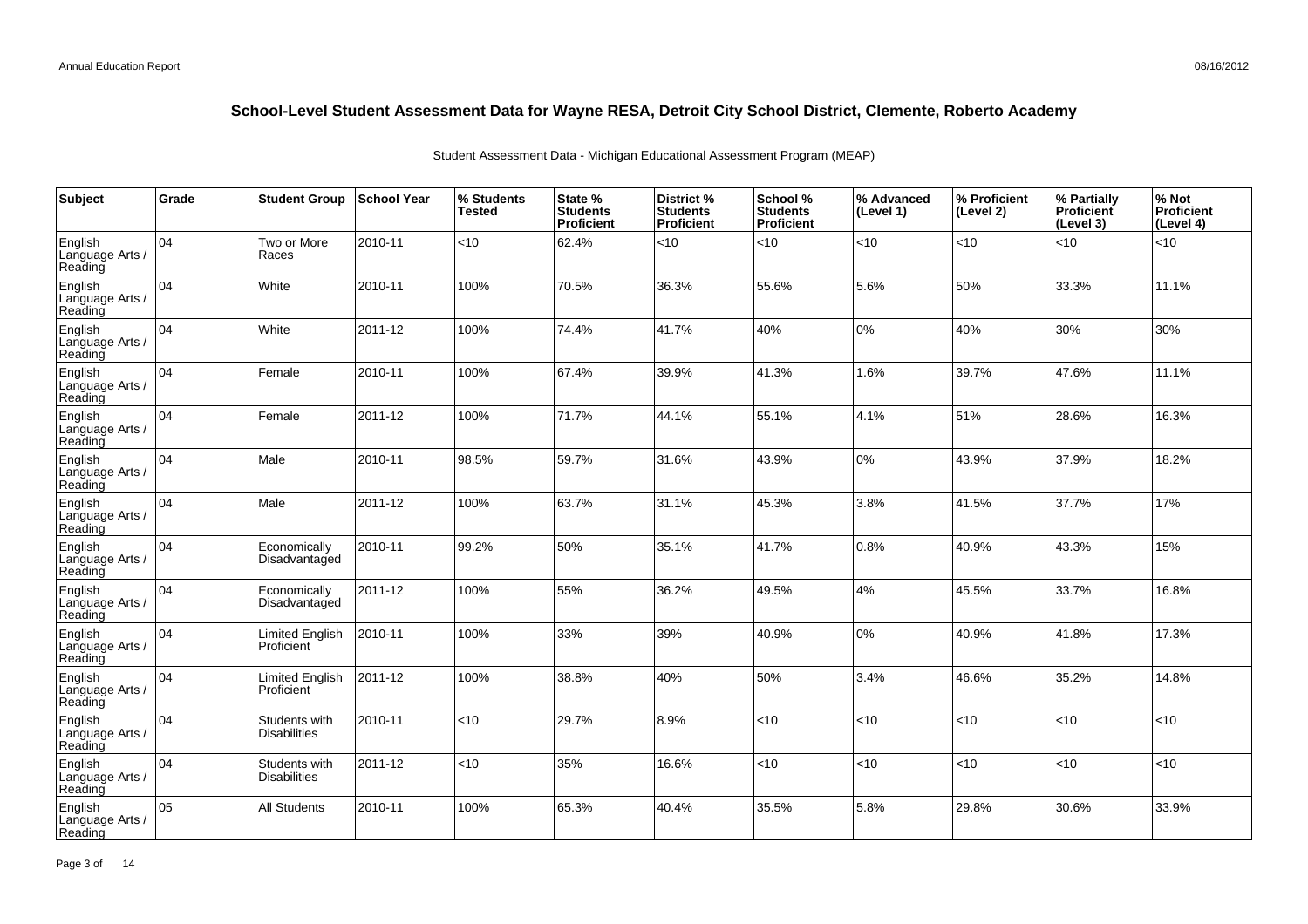| <b>Subject</b>                        | Grade | <b>Student Group</b>                | <b>School Year</b> | % Students<br><b>Tested</b> | State %<br><b>Students</b><br><b>Proficient</b> | District %<br><b>Students</b><br>Proficient | School %<br><b>Students</b><br><b>Proficient</b> | % Advanced<br>(Level 1) | % Proficient<br>(Level 2) | % Partially<br>Proficient<br>(Level 3) | % Not<br>Proficient<br>(Level 4) |
|---------------------------------------|-------|-------------------------------------|--------------------|-----------------------------|-------------------------------------------------|---------------------------------------------|--------------------------------------------------|-------------------------|---------------------------|----------------------------------------|----------------------------------|
| English<br>Language Arts /<br>Reading | 05    | <b>All Students</b>                 | 2011-12            | 100%                        | 68.8%                                           | 40.6%                                       | 52.3%                                            | 4.5%                    | 47.7%                     | 36%                                    | 11.7%                            |
| English<br>Language Arts /<br>Reading | 05    | American Indian<br>or Alaska Native | 2010-11            | <10                         | 58.3%                                           | 38.5%                                       | <10                                              | < 10                    | < 10                      | < 10                                   | <10                              |
| English<br>Language Arts /<br>Reading | 05    | <b>Black or African</b><br>American | 2010-11            | < 10                        | 45.4%                                           | 39.9%                                       | < 10                                             | <10                     | $<$ 10                    | < 10                                   | $<$ 10                           |
| English<br>Language Arts /<br>Reading | 05    | <b>Black or African</b><br>American | 2011-12            | <10                         | 48.3%                                           | 39.3%                                       | <10                                              | <10                     | < 10                      | < 10                                   | <10                              |
| English<br>Language Arts /<br>Reading | 05    | Hispanic or<br>Latino               | 2010-11            | 100%                        | 51.8%                                           | 41.4%                                       | 35.5%                                            | 4.3%                    | 31.2%                     | 30.1%                                  | 34.4%                            |
| English<br>Language Arts /<br>Reading | 05    | Hispanic or<br>Latino               | 2011-12            | 100%                        | 57%                                             | 46.4%                                       | 54.9%                                            | 4.4%                    | 50.5%                     | 36.3%                                  | 8.8%                             |
| English<br>Language Arts /<br>Reading | 05    | White                               | 2010-11            | 100%                        | 71.4%                                           | 43.8%                                       | 33.3%                                            | 4.8%                    | 28.6%                     | 33.3%                                  | 33.3%                            |
| English<br>Language Arts /<br>Reading | 05    | White                               | 2011-12            | 100%                        | 74.8%                                           | 43.5%                                       | 43.8%                                            | 6.3%                    | 37.5%                     | 31.3%                                  | 25%                              |
| English<br>Language Arts /<br>Reading | 05    | Female                              | 2010-11            | 100%                        | 68.4%                                           | 44.2%                                       | 43.6%                                            | 7.3%                    | 36.4%                     | 34.5%                                  | 21.8%                            |
| English<br>Language Arts /<br>Reading | 05    | Female                              | 2011-12            | 100%                        | 71.7%                                           | 43.6%                                       | 51%                                              | 2%                      | 49%                       | 39.2%                                  | 9.8%                             |
| English<br>Language Arts /<br>Reading | 05    | Male                                | 2010-11            | 100%                        | 62.2%                                           | 36.7%                                       | 28.8%                                            | 4.5%                    | 24.2%                     | 27.3%                                  | 43.9%                            |
| English<br>Language Arts /<br>Reading | 05    | Male                                | 2011-12            | 100%                        | 65.9%                                           | 37.7%                                       | 53.3%                                            | 6.7%                    | 46.7%                     | 33.3%                                  | 13.3%                            |
| English<br>Language Arts /<br>Reading | 05    | Economically<br>Disadvantaged       | 2010-11            | 100%                        | 51.9%                                           | 39.4%                                       | 35.6%                                            | 5.9%                    | 29.7%                     | 31.4%                                  | 33.1%                            |
| English<br>Language Arts<br>Reading   | 05    | Economically<br>Disadvantaged       | 2011-12            | 100%                        | 56.1%                                           | 39.1%                                       | 52.8%                                            | 4.6%                    | 48.1%                     | 36.1%                                  | 11.1%                            |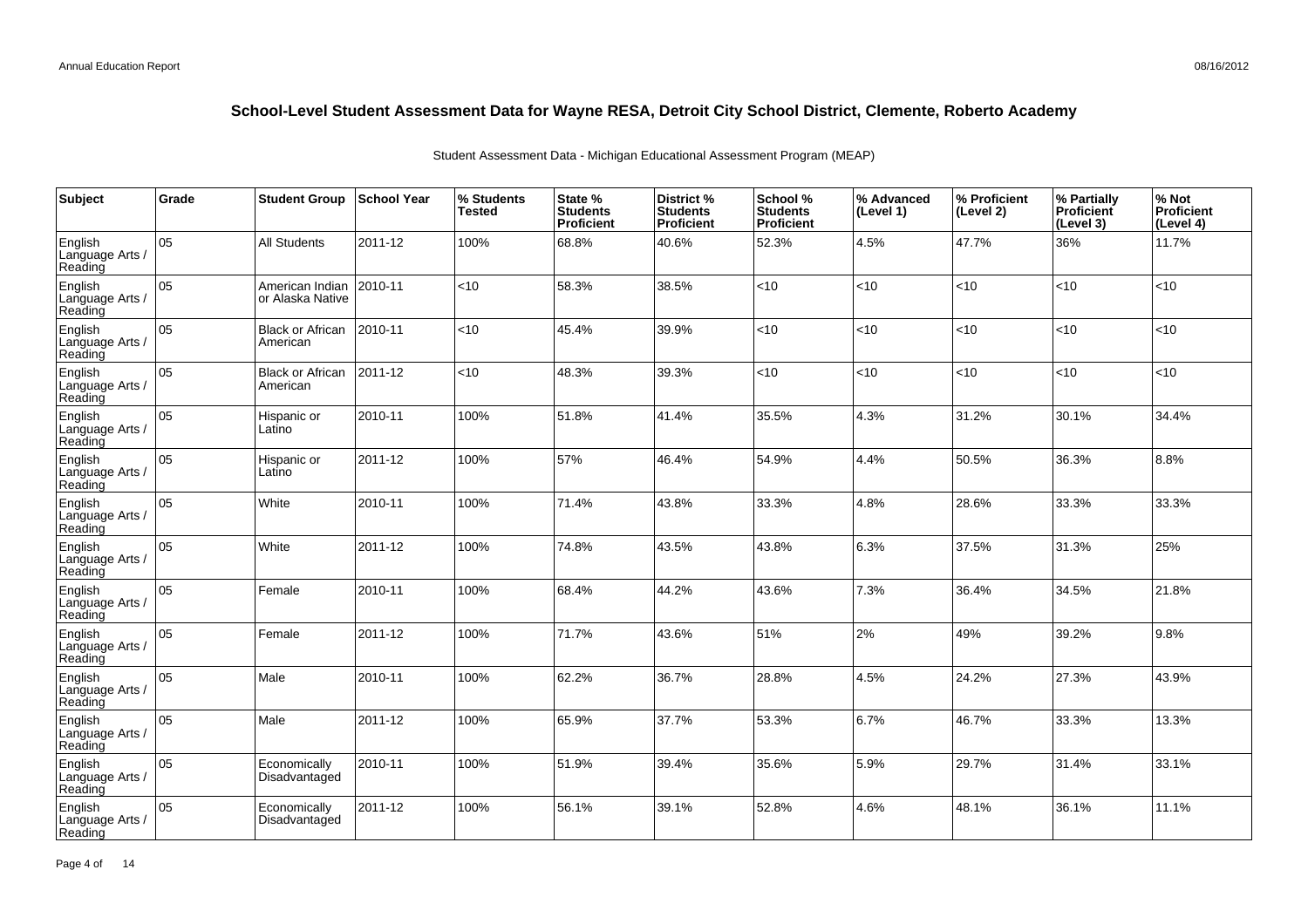| Subject                               | Grade | <b>Student Group</b>                 | <b>School Year</b> | % Students<br>Tested | State %<br><b>Students</b><br>Proficient | District %<br><b>Students</b><br><b>Proficient</b> | School %<br><b>Students</b><br><b>Proficient</b> | % Advanced<br>(Level 1) | % Proficient<br>(Level 2) | % Partially<br>Proficient<br>(Level 3) | % Not<br><b>Proficient</b><br>(Level 4) |
|---------------------------------------|-------|--------------------------------------|--------------------|----------------------|------------------------------------------|----------------------------------------------------|--------------------------------------------------|-------------------------|---------------------------|----------------------------------------|-----------------------------------------|
| English<br>Language Arts /<br>Reading | 05    | <b>Limited English</b><br>Proficient | 2010-11            | 100%                 | 29.8%                                    | 44.2%                                              | 38.9%                                            | 4.2%                    | 34.7%                     | 26.3%                                  | 34.7%                                   |
| English<br>Language Arts /<br>Reading | 05    | <b>Limited English</b><br>Proficient | 2011-12            | 100%                 | 36.9%                                    | 46.8%                                              | 54.3%                                            | 4.3%                    | 50%                       | 37.2%                                  | 8.5%                                    |
| English<br>Language Arts<br>Reading   | 05    | Students with<br><b>Disabilities</b> | 2010-11            | $<$ 10               | 28%                                      | 10.7%                                              | < 10                                             | <10                     | <10                       | < 10                                   | <10                                     |
| English<br>Language Arts /<br>Reading | 05    | Students with<br><b>Disabilities</b> | 2011-12            | $<$ 10               | 34.2%                                    | 18.2%                                              | < 10                                             | <10                     | < 10                      | < 10                                   | <10                                     |
| Mathematics                           | 03    | <b>All Students</b>                  | 2010-11            | 100%                 | 34.8%                                    | 12.6%                                              | 13.7%                                            | 0%                      | 13.7%                     | 19.1%                                  | 67.2%                                   |
| Mathematics                           | 03    | <b>All Students</b>                  | 2011-12            | 100%                 | 36.3%                                    | 9.7%                                               | 8.3%                                             | 0%                      | 8.3%                      | 29.8%                                  | 62%                                     |
| <b>Mathematics</b>                    | 03    | American Indian<br>or Alaska Native  | 2010-11            | $<$ 10               | 24.2%                                    | 16.7%                                              | <10                                              | <10                     | <10                       | $ $ < 10                               | <10                                     |
| Mathematics                           | 03    | Asian                                | 2011-12            | $<$ 10               | 62.9%                                    | 30.6%                                              | <10                                              | <10                     | <10                       | $<$ 10                                 | <10                                     |
| Mathematics                           | 03    | <b>Black or African</b><br>American  | 2010-11            | <10                  | 14.6%                                    | 12.3%                                              | < 10                                             | <10                     | <10                       | < 10                                   | <10                                     |
| <b>Mathematics</b>                    | 03    | <b>Black or African</b><br>American  | 2011-12            | $<$ 10               | 14.5%                                    | 9.2%                                               | <10                                              | <10                     | <10                       | <10                                    | <10                                     |
| <b>Mathematics</b>                    | 03    | Hispanic or<br>Latino                | 2010-11            | 100%                 | 21.8%                                    | 13.2%                                              | 15.7%                                            | $0\%$                   | 15.7%                     | 17.6%                                  | 66.7%                                   |
| Mathematics                           | 03    | Hispanic or<br>Latino                | 2011-12            | 100%                 | 23%                                      | 11.2%                                              | 9.3%                                             | 0%                      | 9.3%                      | 30.6%                                  | 60.2%                                   |
| Mathematics                           | 03    | Two or More<br>Races                 | 2011-12            | <10                  | 34.4%                                    | <10                                                | <10                                              | <10                     | <10                       | $<$ 10                                 | <10                                     |
| Mathematics                           | 03    | White                                | 2010-11            | 100%                 | 40.5%                                    | 13.8%                                              | 7.1%                                             | 0%                      | 7.1%                      | 28.6%                                  | 64.3%                                   |
| Mathematics                           | 03    | White                                | 2011-12            | <10                  | 42.3%                                    | 10%                                                | <10                                              | <10                     | <10                       | < 10                                   | <10                                     |
| <b>Mathematics</b>                    | 03    | Female                               | 2010-11            | 100%                 | 33.4%                                    | 12.5%                                              | 13.1%                                            | 0%                      | 13.1%                     | 18%                                    | 68.9%                                   |
| Mathematics                           | 03    | Female                               | 2011-12            | 100%                 | 34.9%                                    | 9.5%                                               | 6.8%                                             | 0%                      | 6.8%                      | 22%                                    | 71.2%                                   |
| Mathematics                           | 03    | Male                                 | 2010-11            | 100%                 | 36.3%                                    | 12.6%                                              | 14.3%                                            | $0\%$                   | 14.3%                     | 20%                                    | 65.7%                                   |
| <b>Mathematics</b>                    | 03    | Male                                 | 2011-12            | 100%                 | 37.6%                                    | 9.9%                                               | 9.7%                                             | 0%                      | 9.7%                      | 37.1%                                  | 53.2%                                   |
| <b>Mathematics</b>                    | 03    | Economically<br>Disadvantaged        | 2010-11            | 100%                 | 21.6%                                    | 11.8%                                              | 13.5%                                            | 0%                      | 13.5%                     | 18.3%                                  | 68.3%                                   |
| Mathematics                           | 03    | Economically<br>Disadvantaged        | 2011-12            | 100%                 | 23%                                      | 8.9%                                               | 8.5%                                             | 0%                      | 8.5%                      | 29.9%                                  | 61.5%                                   |
| <b>Mathematics</b>                    | 03    | Limited English<br>Proficient        | 2010-11            | 100%                 | 19.7%                                    | 13.9%                                              | 14.4%                                            | 0%                      | 14.4%                     | 16.3%                                  | 69.2%                                   |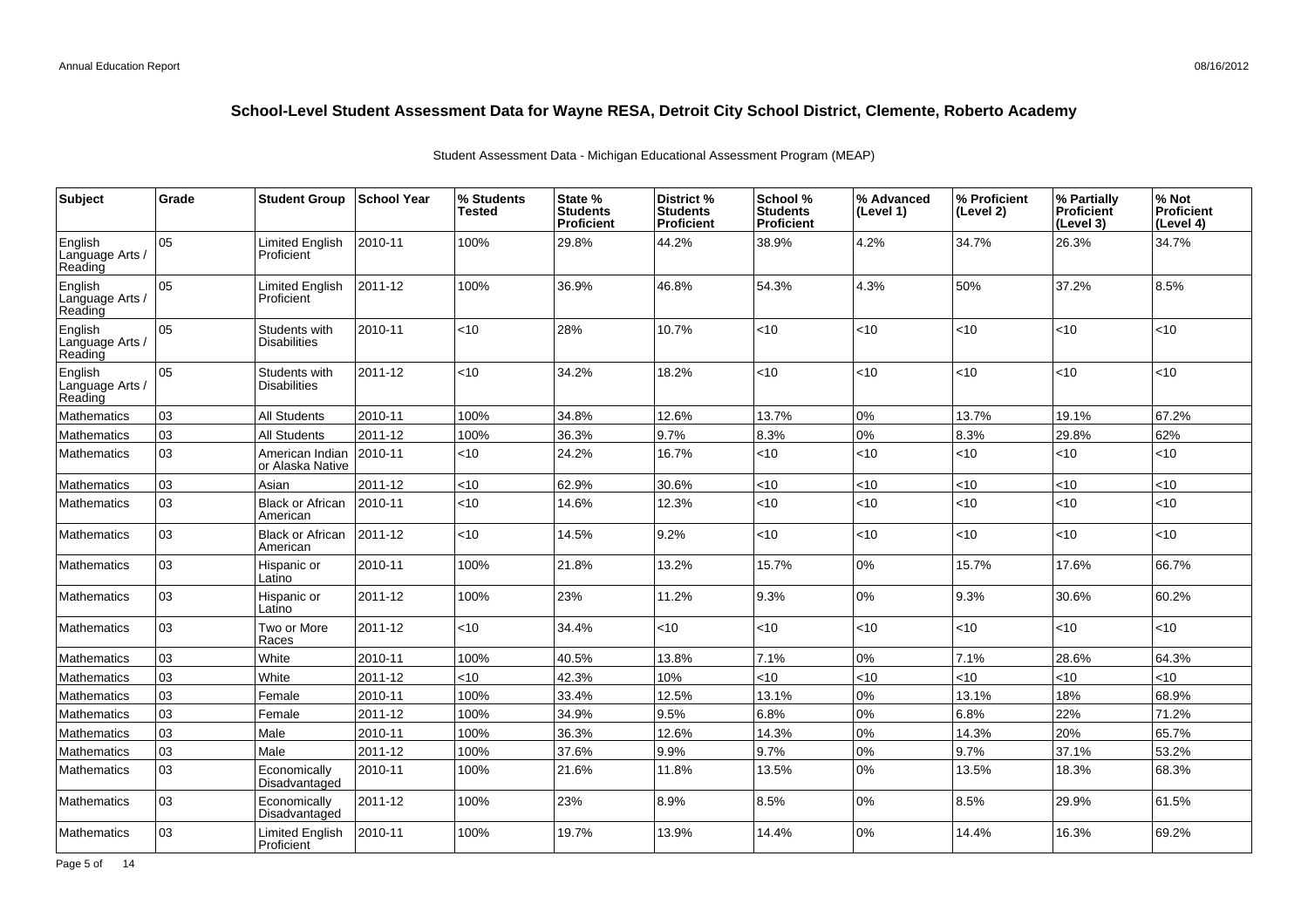| <b>Subject</b>           | Grade | <b>Student Group</b>                 | ∣School Year  | % Students<br>Tested | State %<br><b>Students</b><br><b>Proficient</b> | District %<br><b>Students</b><br><b>Proficient</b> | School %<br><b>Students</b><br><b>Proficient</b> | % Advanced<br>(Level 1) | % Proficient<br>(Level 2) | % Partially<br><b>Proficient</b><br>(Level 3) | % Not<br>Proficient<br>(Level 4) |
|--------------------------|-------|--------------------------------------|---------------|----------------------|-------------------------------------------------|----------------------------------------------------|--------------------------------------------------|-------------------------|---------------------------|-----------------------------------------------|----------------------------------|
| <b>Mathematics</b>       | 03    | <b>Limited English</b><br>Proficient | 2011-12       | 100%                 | 21.9%                                           | 12.2%                                              | 9.8%                                             | 0%                      | 9.8%                      | 29.4%                                         | 60.8%                            |
| <b>Mathematics</b>       | 03    | Students with<br><b>Disabilities</b> | 2010-11       | <10                  | 17.2%                                           | 2.9%                                               | <10                                              | <10                     | <10                       | <10                                           | <10                              |
| <b>Mathematics</b>       | 03    | Students with<br><b>Disabilities</b> | 2011-12       | $<$ 10               | 18.5%                                           | 4.9%                                               | <10                                              | < 10                    | <10                       | < 10                                          | <10                              |
| <b>Mathematics</b>       | 04    | <b>All Students</b>                  | 2010-11       | 100%                 | 39.6%                                           | 14.4%                                              | 20%                                              | 1.5%                    | 18.5%                     | 22.3%                                         | 57.7%                            |
| <b>Mathematics</b>       | 04    | <b>All Students</b>                  | 2011-12       | 100%                 | 39.9%                                           | 11.1%                                              | 23.5%                                            | 0%                      | 23.5%                     | 25.5%                                         | 51%                              |
| <b>Mathematics</b>       | 04    | American Indian<br>or Alaska Native  | $ 2011 - 12 $ | <10                  | 29.9%                                           | 30.8%                                              | < 10                                             | < 10                    | $<$ 10                    | <10                                           | <10                              |
| <b>Mathematics</b>       | 04    | <b>Black or African</b><br>American  | 2010-11       | <10                  | 17.3%                                           | 14%                                                | $<$ 10                                           | $<$ 10                  | <10                       | <10                                           | <10                              |
| <b>Mathematics</b>       | 04    | <b>Black or African</b><br>American  | 2011-12       | <10                  | 15.9%                                           | 9.7%                                               | <10                                              | < 10                    | <10                       | <10                                           | <10                              |
| <b>Mathematics</b>       | 04    | Hispanic or<br>Latino                | 2010-11       | 100%                 | 25.1%                                           | 13.3%                                              | 20.6%                                            | 1.9%                    | 18.7%                     | 21.5%                                         | 57.9%                            |
| <b>Mathematics</b>       | 04    | Hispanic or<br>Latino                | 2011-12       | 100%                 | 26.1%                                           | 16.6%                                              | 26.1%                                            | 0%                      | 26.1%                     | 22.7%                                         | 51.1%                            |
| <b>Mathematics</b>       | 04    | Two or More<br>Races                 | 2010-11       | $<$ 10               | 37.6%                                           | <10                                                | $<$ 10                                           | < 10                    | $<$ 10                    | <10                                           | $<$ 10                           |
| <b>Mathematics</b>       | 04    | White                                | 2010-11       | 100%                 | 46%                                             | 14.6%                                              | 11.1%                                            | 0%                      | 11.1%                     | 27.8%                                         | 61.1%                            |
| <b>Mathematics</b>       | 04    | White                                | 2011-12       | 100%                 | 46.4%                                           | 16.3%                                              | 10%                                              | 0%                      | 10%                       | 30%                                           | 60%                              |
| Mathematics              | 04    | Female                               | 2010-11       | 100%                 | 37.8%                                           | 13.9%                                              | 7.9%                                             | 0%                      | 7.9%                      | 23.8%                                         | 68.3%                            |
| <b>Mathematics</b>       | 04    | Female                               | 2011-12       | 100%                 | 38.5%                                           | 10.9%                                              | 14.3%                                            | 0%                      | 14.3%                     | 32.7%                                         | 53.1%                            |
| Mathematics              | 04    | Male                                 | 2010-11       | 100%                 | 41.4%                                           | 15%                                                | 31.3%                                            | 3%                      | 28.4%                     | 20.9%                                         | 47.8%                            |
| <b>Mathematics</b>       | 04    | Male                                 | 2011-12       | 100%                 | 41.2%                                           | 11.3%                                              | 32.1%                                            | 0%                      | 32.1%                     | 18.9%                                         | 49.1%                            |
| <b>Mathematics</b>       | 04    | Economically<br>Disadvantaged        | 2010-11       | 100%                 | 25.3%                                           | 14.3%                                              | 19.5%                                            | 1.6%                    | 18%                       | 22.7%                                         | 57.8%                            |
| <b>Mathematics</b>       | 04    | Economically<br>Disadvantaged        | 2011-12       | 100%                 | 25.3%                                           | 10.3%                                              | 23.8%                                            | $0\%$                   | 23.8%                     | 24.8%                                         | 51.5%                            |
| <b>Mathematics</b>       | 04    | <b>Limited English</b><br>Proficient | 2010-11       | 100%                 | 19.2%                                           | 15.9%                                              | 18.2%                                            | 1.8%                    | 16.4%                     | 21.8%                                         | 60%                              |
| <b>Mathematics</b>       | 04    | <b>Limited English</b><br>Proficient | $ 2011 - 12 $ | 100%                 | 20.9%                                           | 18%                                                | 25%                                              | 0%                      | 25%                       | 22.7%                                         | 52.3%                            |
| <b>Mathematics</b>       | 04    | Students with<br><b>Disabilities</b> | 2010-11       | $<$ 10               | 18.2%                                           | 6.3%                                               | <10                                              | < 10                    | < 10                      | <10                                           | <10                              |
| <b>Mathematics</b>       | 04    | Students with<br><b>Disabilities</b> | 2011-12       | <10                  | 18.3%                                           | 7.1%                                               | <10                                              | < 10                    | <10                       | < 10                                          | <10                              |
| Mathematics<br>Page 6 of | 05    | <b>All Students</b>                  | 2010-11       | 100%                 | 38.5%                                           | 13.9%                                              | 14.9%                                            | 0%                      | 14.9%                     | 15.7%                                         | 69.4%                            |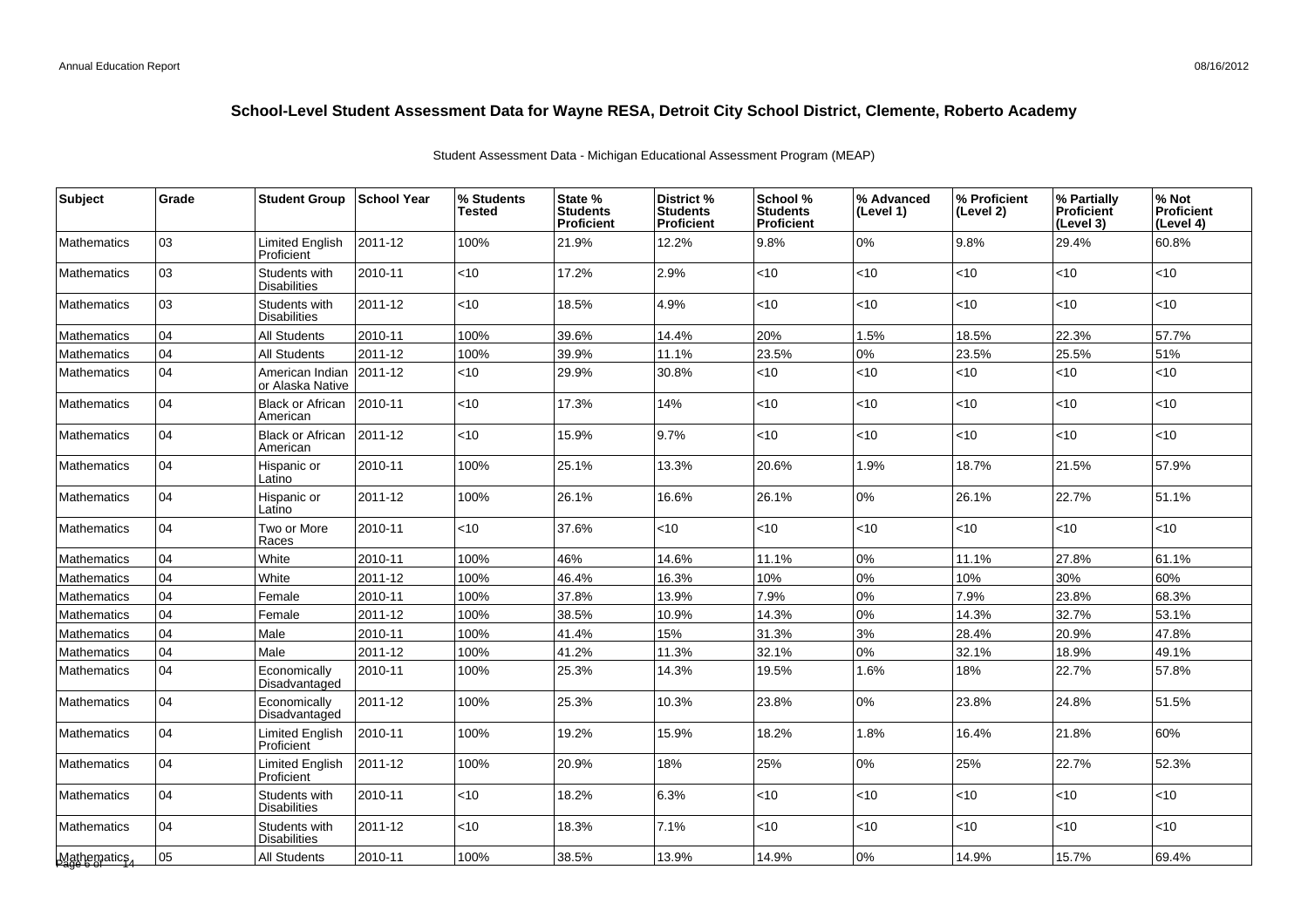| <b>Subject</b>          | Grade | <b>Student Group</b>                 | ∣School Year | % Students<br>Tested | State %<br><b>Students</b><br>Proficient | <b>District %</b><br><b>Students</b><br><b>Proficient</b> | School %<br><b>Students</b><br><b>Proficient</b> | % Advanced<br>(Level 1) | % Proficient<br>(Level 2) | % Partially<br><b>Proficient</b><br>(Level 3) | % Not<br>Proficient<br>(Level 4) |
|-------------------------|-------|--------------------------------------|--------------|----------------------|------------------------------------------|-----------------------------------------------------------|--------------------------------------------------|-------------------------|---------------------------|-----------------------------------------------|----------------------------------|
| <b>Mathematics</b>      | 05    | <b>All Students</b>                  | 2011-12      | 100%                 | 39.6%                                    | 11.4%                                                     | 20.9%                                            | 0.9%                    | 20%                       | 21.8%                                         | 57.3%                            |
| <b>Mathematics</b>      | 05    | American Indian<br>or Alaska Native  | 2010-11      | $<$ 10               | 27.1%                                    | 4%                                                        | <10                                              | <10                     | <10                       | <10                                           | $<$ 10                           |
| <b>Mathematics</b>      | 05    | <b>Black or African</b><br>American  | 2010-11      | $<$ 10               | 17.5%                                    | 13.3%                                                     | <10                                              | <10                     | <10                       | <10                                           | $<$ 10                           |
| <b>Mathematics</b>      | 05    | <b>Black or African</b><br>American  | 2011-12      | < 10                 | 17%                                      | 9.8%                                                      | <10                                              | $<$ 10                  | <10                       | <10                                           | $<$ 10                           |
| <b>Mathematics</b>      | 05    | Hispanic or<br>Latino                | 2010-11      | 100%                 | 24.6%                                    | 15.3%                                                     | 16.1%                                            | 0%                      | 16.1%                     | 17.2%                                         | 66.7%                            |
| <b>Mathematics</b>      | 05    | Hispanic or<br>Latino                | 2011-12      | 100%                 | 26.2%                                    | 17.7%                                                     | 23.3%                                            | 1.1%                    | 22.2%                     | 22.2%                                         | 54.4%                            |
| <b>Mathematics</b>      | 05    | White                                | 2010-11      | 100%                 | 44.2%                                    | 15.8%                                                     | 9.5%                                             | 0%                      | 9.5%                      | 9.5%                                          | 81%                              |
| <b>Mathematics</b>      | 05    | White                                | 2011-12      | 100%                 | 45.7%                                    | 15.9%                                                     | 12.5%                                            | 0%                      | 12.5%                     | 25%                                           | 62.5%                            |
| <b>Mathematics</b>      | 05    | Female                               | 2010-11      | 100%                 | 36.3%                                    | 13.3%                                                     | 12.7%                                            | 0%                      | 12.7%                     | 23.6%                                         | 63.6%                            |
| <b>Mathematics</b>      | 05    | Female                               | 2011-12      | 100%                 | 37.5%                                    | 9.8%                                                      | 9.8%                                             | 0%                      | 9.8%                      | 19.6%                                         | 70.6%                            |
| <b>Mathematics</b>      | 05    | Male                                 | 2010-11      | 100%                 | 40.6%                                    | 14.5%                                                     | 16.7%                                            | 0%                      | 16.7%                     | 9.1%                                          | 74.2%                            |
| <b>Mathematics</b>      | 05    | Male                                 | 2011-12      | 100%                 | 41.6%                                    | 12.9%                                                     | 30.5%                                            | 1.7%                    | 28.8%                     | 23.7%                                         | 45.8%                            |
| <b>Mathematics</b>      | 05    | Economically<br>Disadvantaged        | 2010-11      | 100%                 | 24.1%                                    | 13.2%                                                     | 14.4%                                            | 0%                      | 14.4%                     | 16.1%                                         | 69.5%                            |
| <b>Mathematics</b>      | 05    | Economically<br>Disadvantaged        | 2011-12      | 100%                 | 24.9%                                    | 10.8%                                                     | 20.6%                                            | 0.9%                    | 19.6%                     | 21.5%                                         | 57.9%                            |
| <b>Mathematics</b>      | 05    | <b>Limited English</b><br>Proficient | 2010-11      | 100%                 | 18%                                      | 17.6%                                                     | 15.8%                                            | 0%                      | 15.8%                     | 17.9%                                         | 66.3%                            |
| <b>Mathematics</b>      | 05    | <b>Limited English</b><br>Proficient | 2011-12      | 100%                 | 21.7%                                    | 21%                                                       | 21.5%                                            | 1.1%                    | 20.4%                     | 23.7%                                         | 54.8%                            |
| <b>Mathematics</b>      | 05    | Students with<br><b>Disabilities</b> | 2010-11      | $<$ 10               | 14.4%                                    | 3.8%                                                      | <10                                              | <10                     | <10                       | <10                                           | $<$ 10                           |
| <b>Mathematics</b>      | 05    | Students with<br><b>Disabilities</b> | 2011-12      | $<$ 10               | 16%                                      | 4.9%                                                      | <10                                              | $<$ 10                  | <10                       | <10                                           | $<$ 10                           |
| Science                 | 05    | All Students                         | 2010-11      | 100%                 | 17.4%                                    | 3.7%                                                      | 3.3%                                             | 0.8%                    | 2.5%                      | 13.2%                                         | 83.5%                            |
| Science                 | 05    | <b>All Students</b>                  | 2011-12      | 100%                 | 15.3%                                    | 2.8%                                                      | 6%                                               | 3.4%                    | 2.6%                      | 12.9%                                         | 81%                              |
| Science                 | 05    | American Indian<br>or Alaska Native  | 2010-11      | $<$ 10               | 9.6%                                     | $0\%$                                                     | <10                                              | <10                     | <10                       | $<$ 10                                        | $<$ 10                           |
| Science                 | 05    | <b>Black or African</b><br>American  | 2010-11      | < 10                 | 4.1%                                     | 3.8%                                                      | <10                                              | $<$ 10                  | $<$ 10                    | <10                                           | $<$ 10                           |
| Science                 | 05    | <b>Black or African</b><br>American  | 2011-12      | < 10                 | 3.2%                                     | 2.9%                                                      | <10                                              | $<$ 10                  | <10                       | <10                                           | $<$ 10                           |
| Science<br>Page 7 of 14 | 05    | Hispanic or<br>Latino                | 2010-11      | 100%                 | 7.4%                                     | 2.7%                                                      | 4.3%                                             | 1.1%                    | 3.2%                      | 10.8%                                         | 84.9%                            |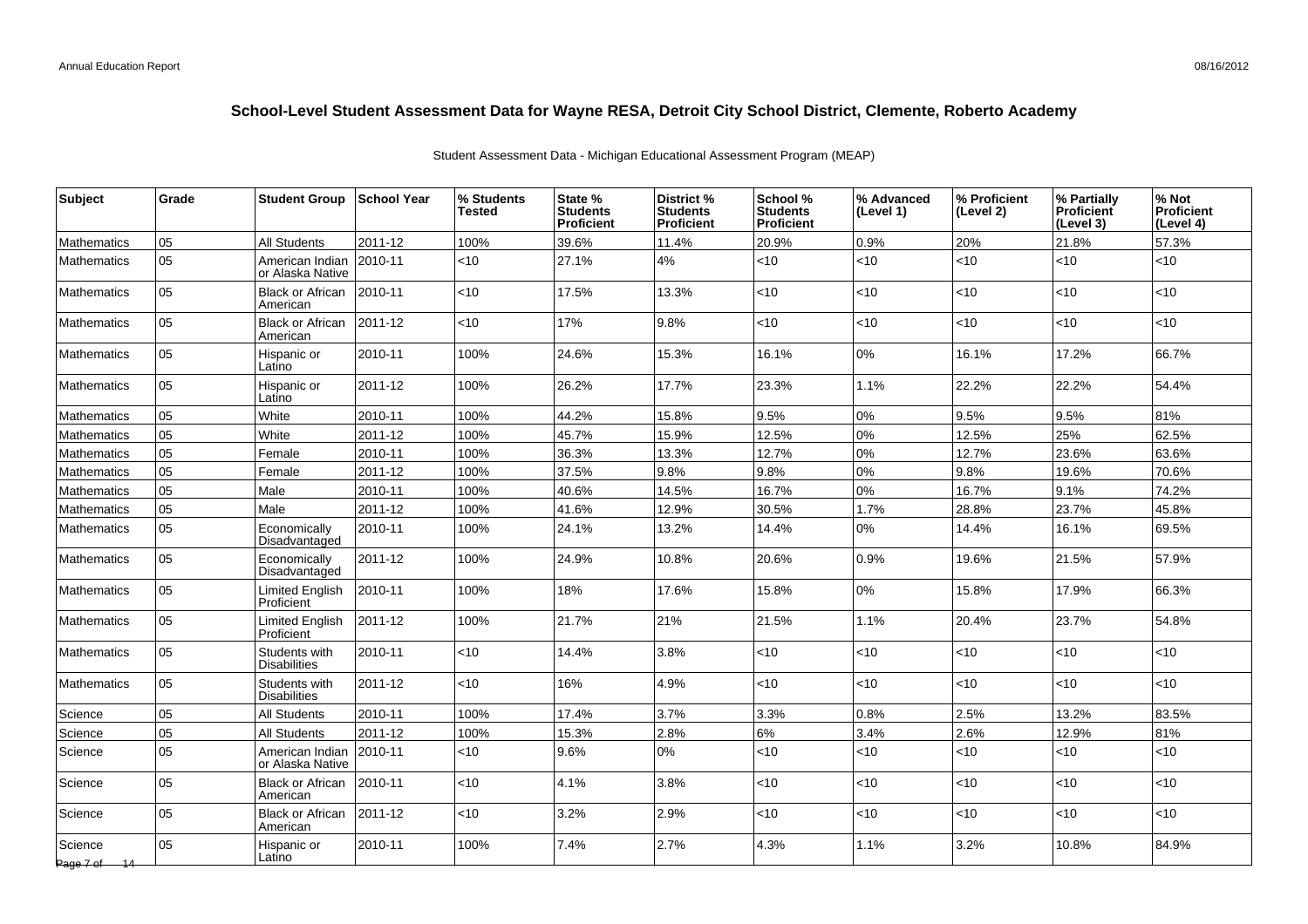| <b>Subject</b> | <b>Grade</b> | <b>Student Group</b>                 | <b>School Year</b> | % Students<br><b>Tested</b> | State %<br>Students<br><b>Proficient</b> | District %<br><b>Students</b><br><b>Proficient</b> | School %<br><b>Students</b><br><b>Proficient</b> | % Advanced<br>$ $ (Level 1) | % Proficient<br>(Level 2) | % Partially<br>Proficient<br>(Level 3) | % Not<br><b>Proficient</b><br>(Level 4) |
|----------------|--------------|--------------------------------------|--------------------|-----------------------------|------------------------------------------|----------------------------------------------------|--------------------------------------------------|-----------------------------|---------------------------|----------------------------------------|-----------------------------------------|
| Science        | 05           | Hispanic or<br>Latino                | 2011-12            | 100%                        | 6.2%                                     | 3.1%                                               | 7.4%                                             | 4.3%                        | 3.2%                      | 13.8%                                  | 78.7%                                   |
| Science        | 05           | White                                | 2010-11            | 100%                        | 21.4%                                    | 2.9%                                               | 0%                                               | 0%                          | 0%                        | 19%                                    | 81%                                     |
| Science        | 05           | White                                | 2011-12            | 100%                        | 18.9%                                    | 1.4%                                               | 0%                                               | $ 0\%$                      | 0%                        | 11.1%                                  | 88.9%                                   |
| Science        | 05           | Female                               | 2010-11            | 100%                        | 15.5%                                    | 3.6%                                               | 0%                                               | 0%                          | 0%                        | 16.4%                                  | 83.6%                                   |
| Science        | 05           | Female                               | 2011-12            | 100%                        | 13.6%                                    | 2.6%                                               | 0%                                               | 0%                          | 0%                        | 7.7%                                   | 92.3%                                   |
| Science        | 05           | Male                                 | 2010-11            | 100%                        | 19.1%                                    | 3.8%                                               | 6.1%                                             | 1.5%                        | 4.5%                      | 10.6%                                  | 83.3%                                   |
| Science        | 05           | Male                                 | 2011-12            | 100%                        | 17%                                      | 3%                                                 | 10.9%                                            | 6.3%                        | 4.7%                      | 17.2%                                  | 71.9%                                   |
| Science        | 05           | Economically<br>Disadvantaged        | 2010-11            | 100%                        | 8.3%                                     | 3.5%                                               | 3.4%                                             | 0.8%                        | 2.5%                      | 12.7%                                  | 83.9%                                   |
| Science        | 05           | Economically<br>Disadvantaged        | 2011-12            | 100%                        | 7%                                       | 2.3%                                               | 6.2%                                             | 3.5%                        | 2.7%                      | 13.3%                                  | 80.5%                                   |
| Science        | 05           | <b>Limited English</b><br>Proficient | 2010-11            | 100%                        | 2%                                       | 3.5%                                               | 4.2%                                             | 1.1%                        | 3.2%                      | 10.5%                                  | 85.3%                                   |
| Science        | 05           | <b>Limited English</b><br>Proficient | 2011-12            | 100%                        | 2.5%                                     | 3%                                                 | 7.1%                                             | 4%                          | 3%                        | 13.1%                                  | 79.8%                                   |
| Science        | 05           | Students with<br><b>Disabilities</b> | 2010-11            | $ $ < 10                    | 5.8%                                     | 0.8%                                               | < 10                                             | < 10                        | < 10                      | $\leq 10$                              | $<$ 10                                  |
| Science        | 05           | Students with<br><b>Disabilities</b> | 2011-12            | 100%                        | 5.5%                                     | 1.7%                                               | 10%                                              | 10%                         | 0%                        | 10%                                    | 100%                                    |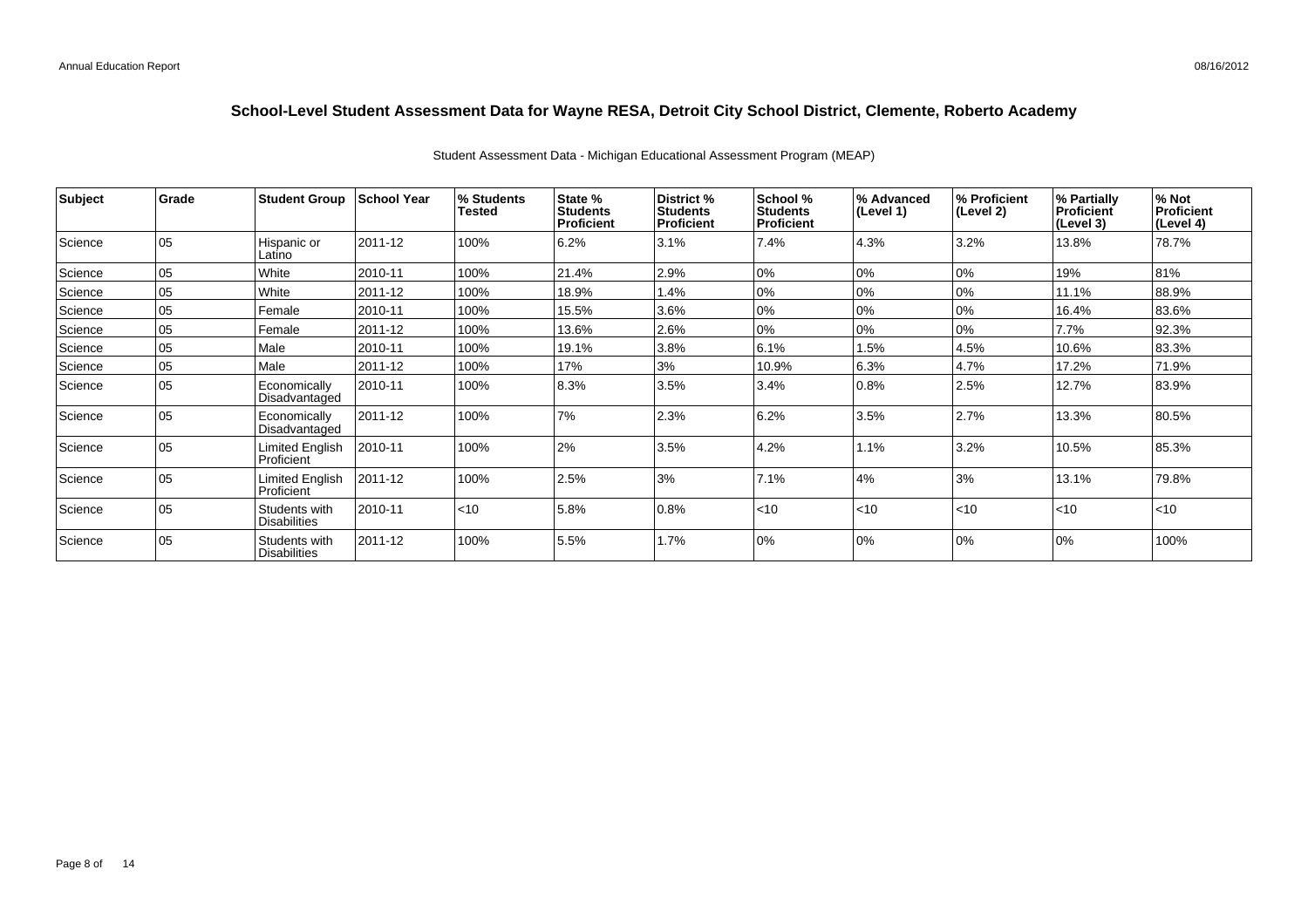Student Assessment Data - Michigan Merit Examination (MME)

| Subject | <b>Grade</b> | ⊺Student Group | School Year | <b>Students</b> I% Students<br><b>Tested</b> | State %<br><u>ы.</u><br><b>Students</b><br><b>Proficient</b> | District %<br>Students<br>Proficient | 'School %<br>Students<br>Proficient | . n<br>Advanced<br>$ $ (Level 1) | % Proficient<br>l (Level 2) | ' Partially<br>'% :<br>Proficient<br>(Level 3) | '% Not<br>Proficient<br>(Level 4) |
|---------|--------------|----------------|-------------|----------------------------------------------|--------------------------------------------------------------|--------------------------------------|-------------------------------------|----------------------------------|-----------------------------|------------------------------------------------|-----------------------------------|
|---------|--------------|----------------|-------------|----------------------------------------------|--------------------------------------------------------------|--------------------------------------|-------------------------------------|----------------------------------|-----------------------------|------------------------------------------------|-----------------------------------|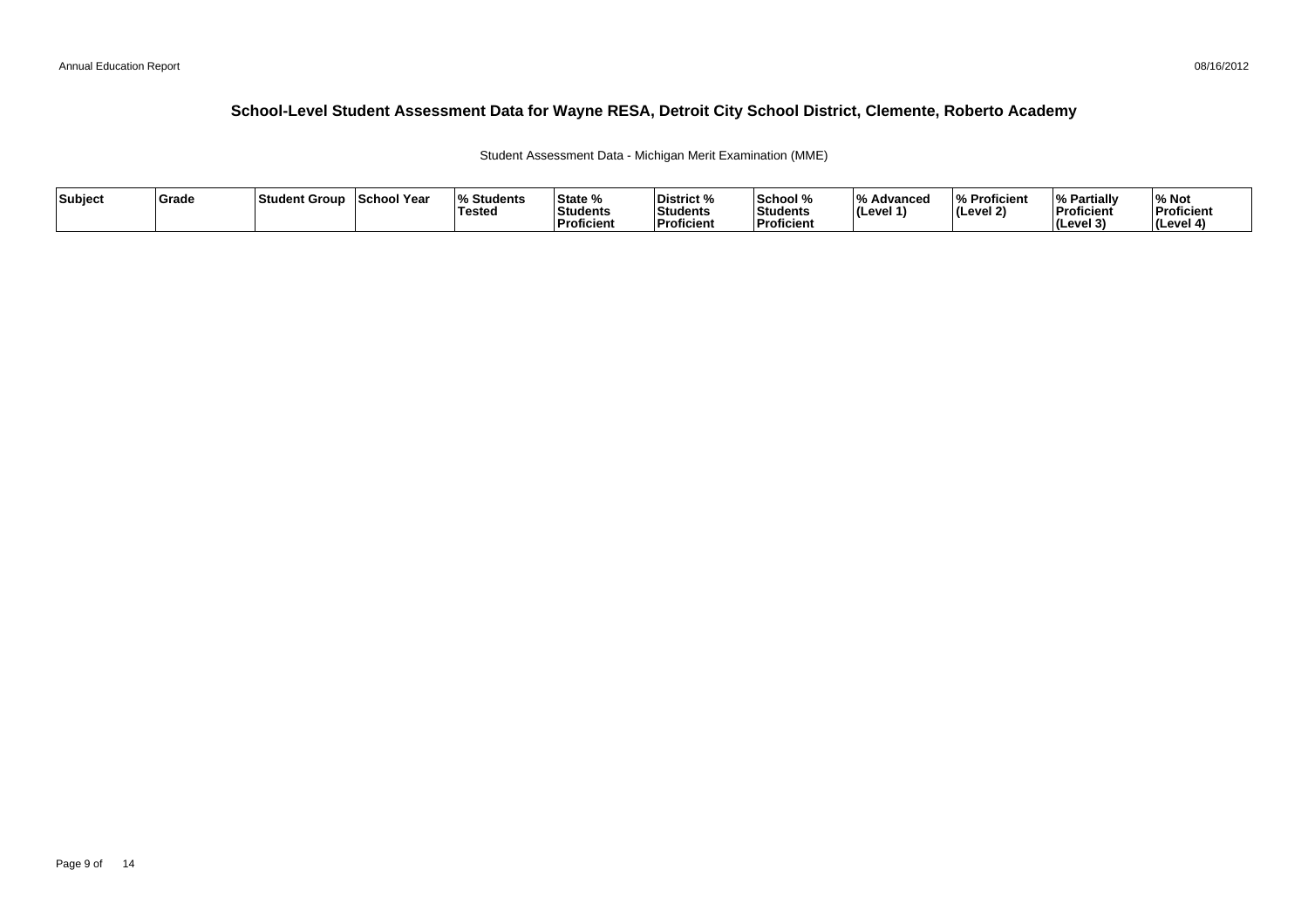#### 08/16/2012

### **School-Level Student Assessment Data for Wayne RESA, Detroit City School District, Clemente, Roberto Academy**

Student Assessment Data - MI-Access : Functional Independence

| Subject | Grade | ∣Student Group | <b>School Year</b> | $\mathbf{a}$<br>Students<br><b>Tested</b> | State % Stu<br>studen•r<br>Proficient | District %<br>Students<br>Proficient | ∣School %<br>Students<br>l Proficient | Surpassed<br>∣ (Level 1 | % Attained<br>∣(Level 2) | e Emerging ه.<br>$ $ (Level 3) |
|---------|-------|----------------|--------------------|-------------------------------------------|---------------------------------------|--------------------------------------|---------------------------------------|-------------------------|--------------------------|--------------------------------|
|---------|-------|----------------|--------------------|-------------------------------------------|---------------------------------------|--------------------------------------|---------------------------------------|-------------------------|--------------------------|--------------------------------|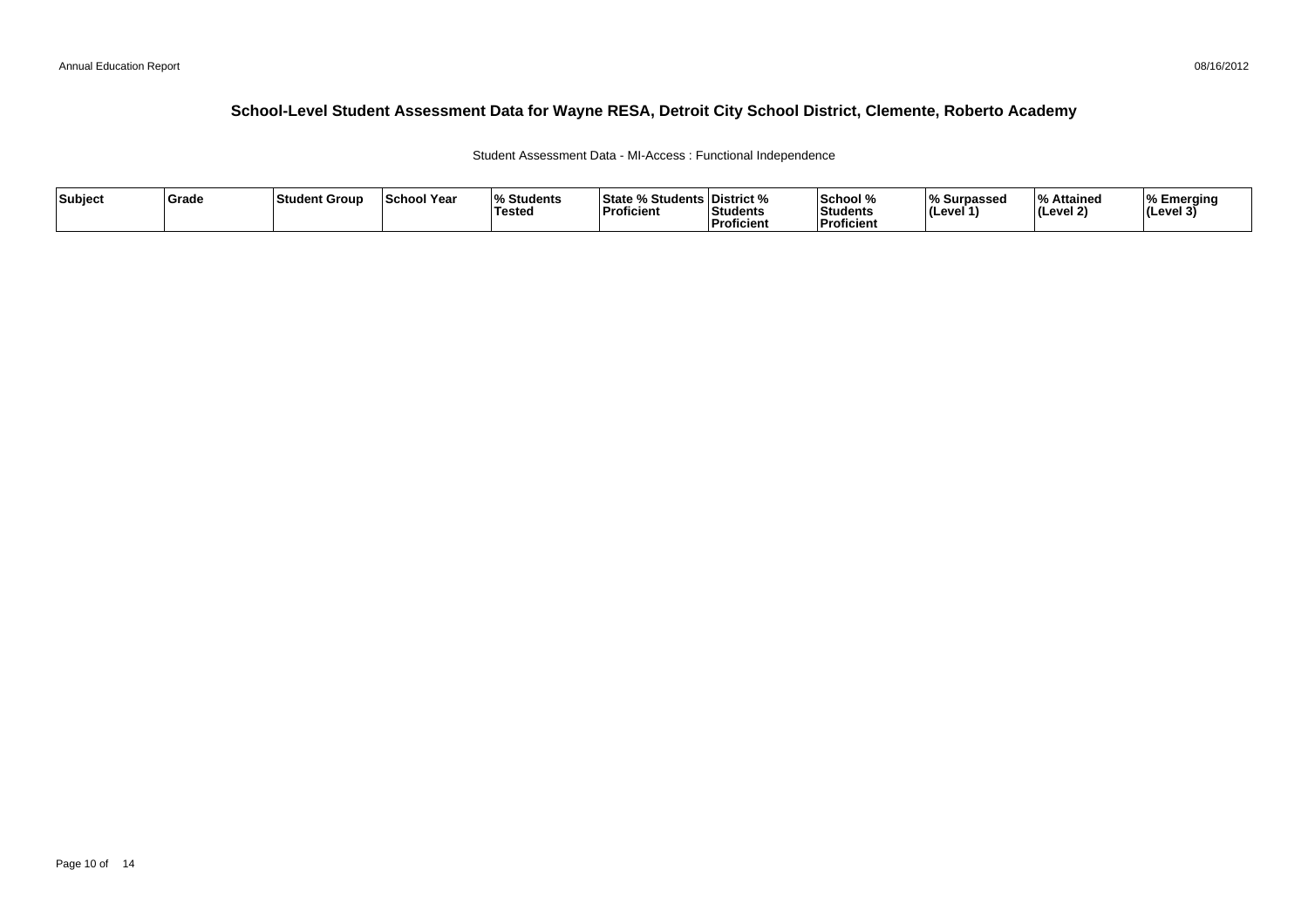#### 08/16/2012

### **School-Level Student Assessment Data for Wayne RESA, Detroit City School District, Clemente, Roberto Academy**

Student Assessment Data - MI-Access : Supported Independence

| Subject | Grade | ˈStuder.<br>` Group | School Year | <b>Students</b><br>Tested | <sup>_o</sup> ′∿ Students ∟<br>' Star<br><b>Proficient</b> | District %<br>Students<br>Proficient | School %<br>Students<br>Proficien | ∧ Surpasser'<br>⊺l (Level 1 | Attained<br>(Level 2) | Emerging ،<br>∣(Level |
|---------|-------|---------------------|-------------|---------------------------|------------------------------------------------------------|--------------------------------------|-----------------------------------|-----------------------------|-----------------------|-----------------------|
|---------|-------|---------------------|-------------|---------------------------|------------------------------------------------------------|--------------------------------------|-----------------------------------|-----------------------------|-----------------------|-----------------------|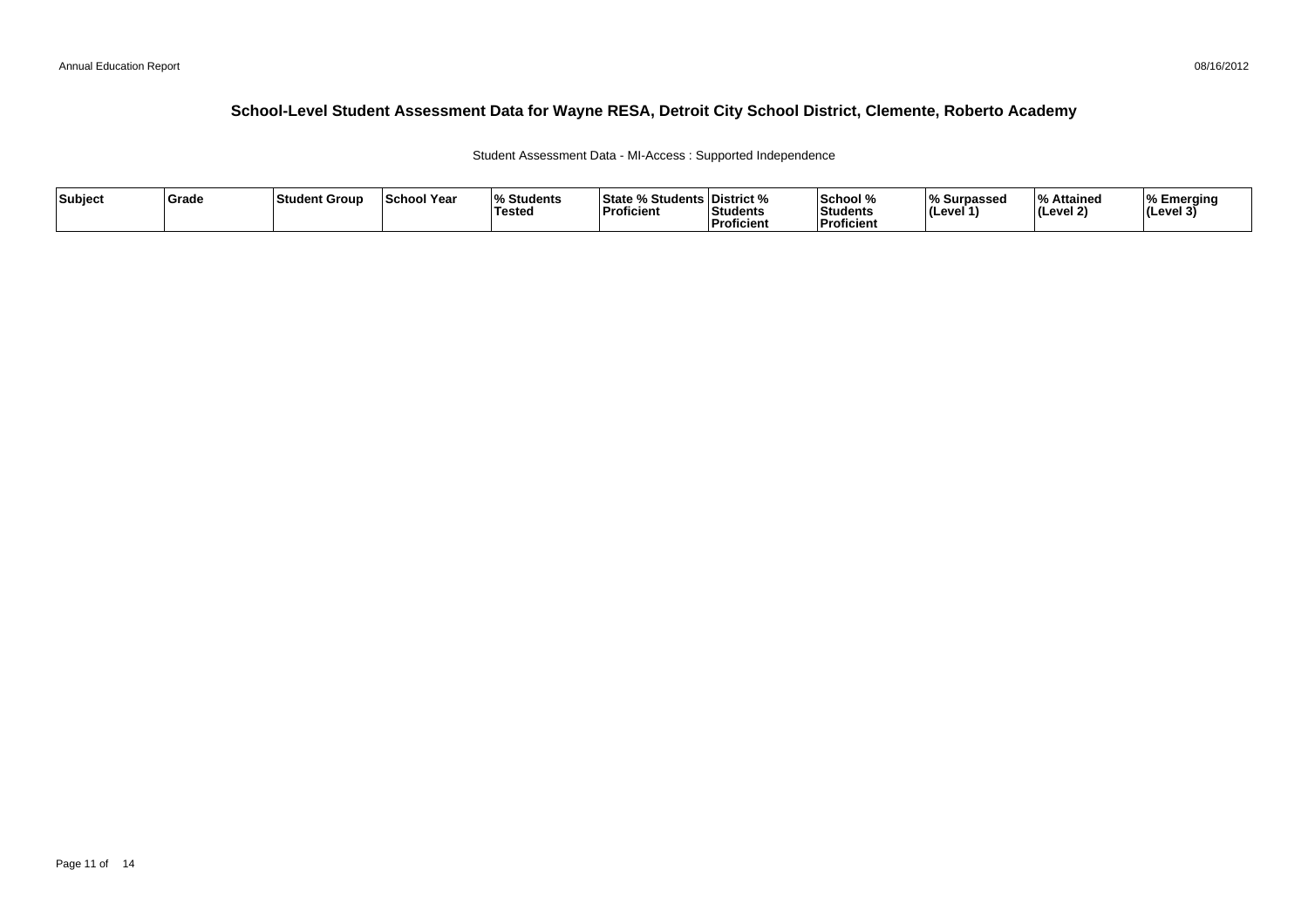### Student Assessment Data - MI-Access : Participation

| Subject | ∣Grade | <b>Student Group</b> | <b>School Year</b> | Students<br><b>Tested</b> | <b>State % Students District %</b><br>$\mathbf{r}$<br>Proficient | Students<br>Proficient | School %<br>Students<br><b>Proficient</b> | % Surpassed<br>(Level | % Attained<br>$ $ (Level 2) | ⊺% Emerging<br> (Level 3) |
|---------|--------|----------------------|--------------------|---------------------------|------------------------------------------------------------------|------------------------|-------------------------------------------|-----------------------|-----------------------------|---------------------------|
|---------|--------|----------------------|--------------------|---------------------------|------------------------------------------------------------------|------------------------|-------------------------------------------|-----------------------|-----------------------------|---------------------------|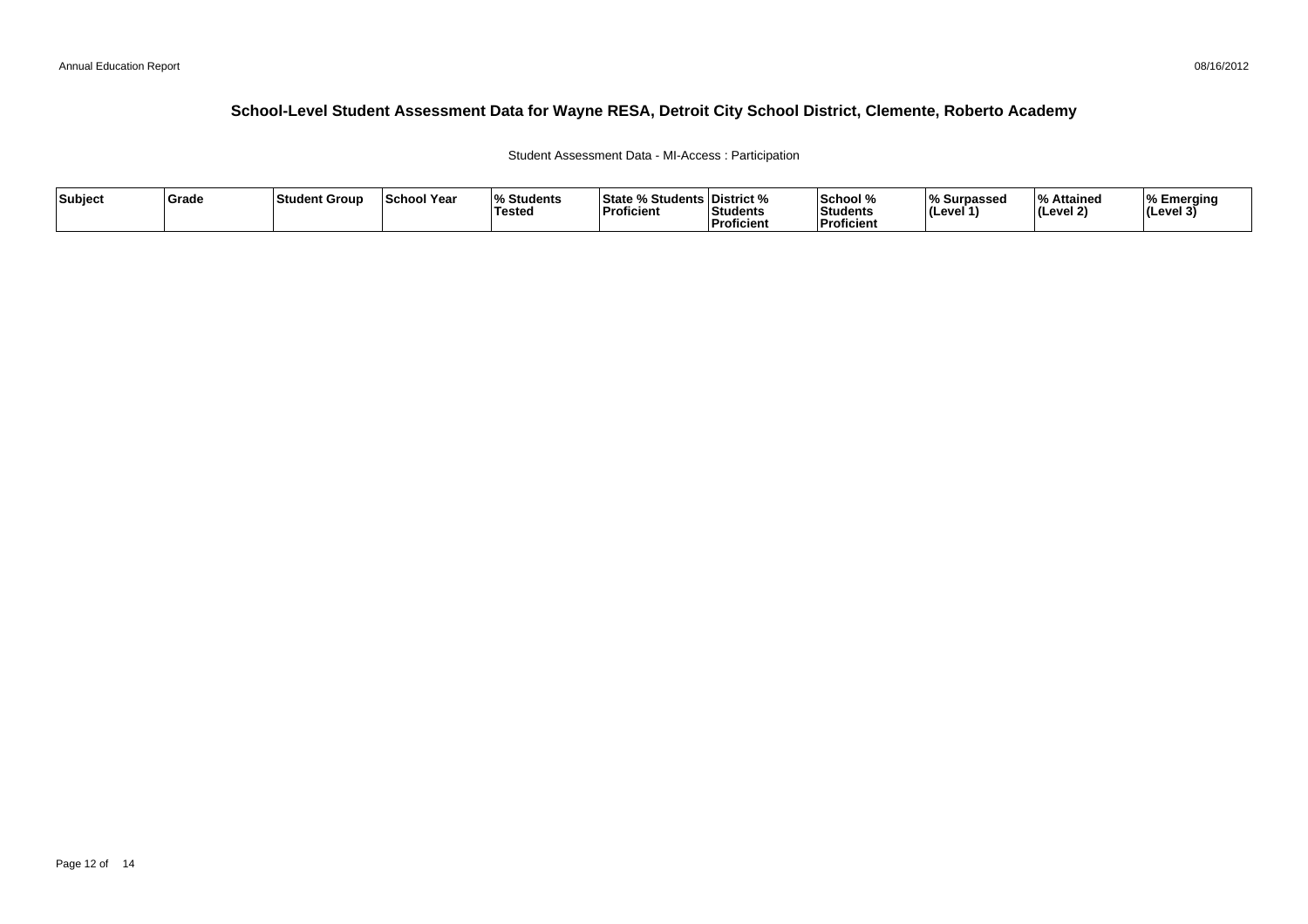Mathematics<br>Page 13 of the

<sup>03</sup>

3 Male 2011-12 80%

### **School-Level Student Assessment Data for Wayne RESA, Detroit City School District, Clemente, Roberto Academy**

**Subject Grade Student Group School Year % Students TestedState % StudentsDistrict %Proficient Students ProficientSchool % Students Proficient% Level 1 % Level 2 % Level 3** Reading <sup>03</sup> All Students 2011-12 85.7% 42.1% 44.6% 50% 0% 50% 50% Reading03 Black or African American <sup>03</sup> Hispanic or Latino 2011-12 75%2011-12 <10 43.5%% |47.5% | <10 | <10 | <10 | <10 | <10 | <10 Reading 33.6% 23.1% 33.3% 0% 33.3% 66.7% Reading <sup>03</sup> White 2011-12 <10 42.3% 27.3% <10 <10 <10 <10 Reading <sup>03</sup> Female 2011-12 <10 43.8%45.7% <10 <10 <10 <10 <10 <10 <10 <10  $\frac{1}{2}$ Reading <sup>03</sup> Male 2011-12 80% $\frac{\%}{\%}$  40.8% 40.6% 50% 50% 50% 50% 50% 50% Reading03 **Exercise** Economically **Disadvantaged**  <sup>03</sup> Limited English 2011-12 83.3%% 39.1% 42.3% 40%  $\vert$  40%  $\vert$  0%  $\vert$  40%  $\vert$  60% ReadingProficient2011-12 80%%  $40.4\%$  23.5% 50%  $0\%$  50% 50% 50% Reading <sup>04</sup> All Students 2011-12 100%<u>45.8% 138.1% 85.7% 142.9% 142.9% 143.3%</u><br>Constitution of the second constitution of the second constitution of the second constitution of the second co Reading04 Black or African Americang 100% 169 Hispanic or Latino 2011-12 100% 2011-12 <10 39.7%% | 39.2% | <10 | <10 | <10 | <10 | <10 | <10 Reading 42% 32% 80% 20% 60% 20% Reading <sup>04</sup> Female 2011-12 <10 46.6% 44.4% <10 <10 <10 <10 Reading <sup>04</sup> Male 2011-12 100% 47.6% 34.3% 80% 40% 40% 20% Reading04 **Economically** Disadvantaged <sup>04</sup> Limited English 2011-12 100%%  $44.5\%$  35.6% 80% 40% 40% 40% 20% ReadingProficient2011-12 <10 39.2% 26.1% <10 <10 <10 <10 Reading05 All Students 2011-12 100%<br>05 Hispanic or Latino 2011-12 100% 55% 40.6% 16.7% 16.7% 0% 83.3% Reading05 Hispanic or Latino 2011-12 100<br>05 White 2011-12 <10 52.3% 36.8% 25% 25% 0% 75% Reading <sup>05</sup> White 2011-12 <10 61.1% 37.5% <10 <10 <10 <10 Reading <sup>05</sup> Female 2011-12 <10 57.3% 44.4% <10 <10 <10 <10 Readingg |05 |Male |2011-12 |100% 56.8% 38.9% 20% 20% 0% 80% Reading05 **Economically** Disadvantaged <sup>05</sup> Limited English 2011-12 100%% | 52.8% | 41.9% | 16.7% | 16.7% | 0% | 83.3% ReadingProficient2011-12 100%% |  $53.9\%$  |  $33.3\%$  |  $16.7\%$  |  $16.7\%$  |  $0\%$  |  $0\%$  |  $83.3\%$ **Mathematics**  <sup>03</sup>All Students 2011-12 85.7% 56.4% 45.3% 66.7% 50% 16.7% 33.3% **Mathematics**  <sup>03</sup>**Black or African** American3 Hispanic or Latino 2011-12 75% 2011-12 <10 47.2%% | 47.4% | <10 | <10 | <10 | <10 | <10 | <10 Mathematics <sup>03</sup> 51% 23.1% 33.3% 33.3% 0% 66.7% Mathematics <sup>03</sup> White 2011-12 <10 65.2% 41.7% <10 <10 <10 <10 **Mathematics**  <sup>03</sup> Female 2011-12 <10 51.9%39.4% <10 <10 <10 <10

Mathematics |03 |Male | |2011-12 |80% | |62.6% | 45.7% | |75% | |50% | |25% | |25% | |25%<br>Page 13 of 13 of 13 of 13 of 13 of 13 of 13 of 13 of 13 of 13 of 13 of 13 of 13 of 13 of 13 of 13 of 13 of 14<br>--------------------

Student Assessment Data - MEAP-Access